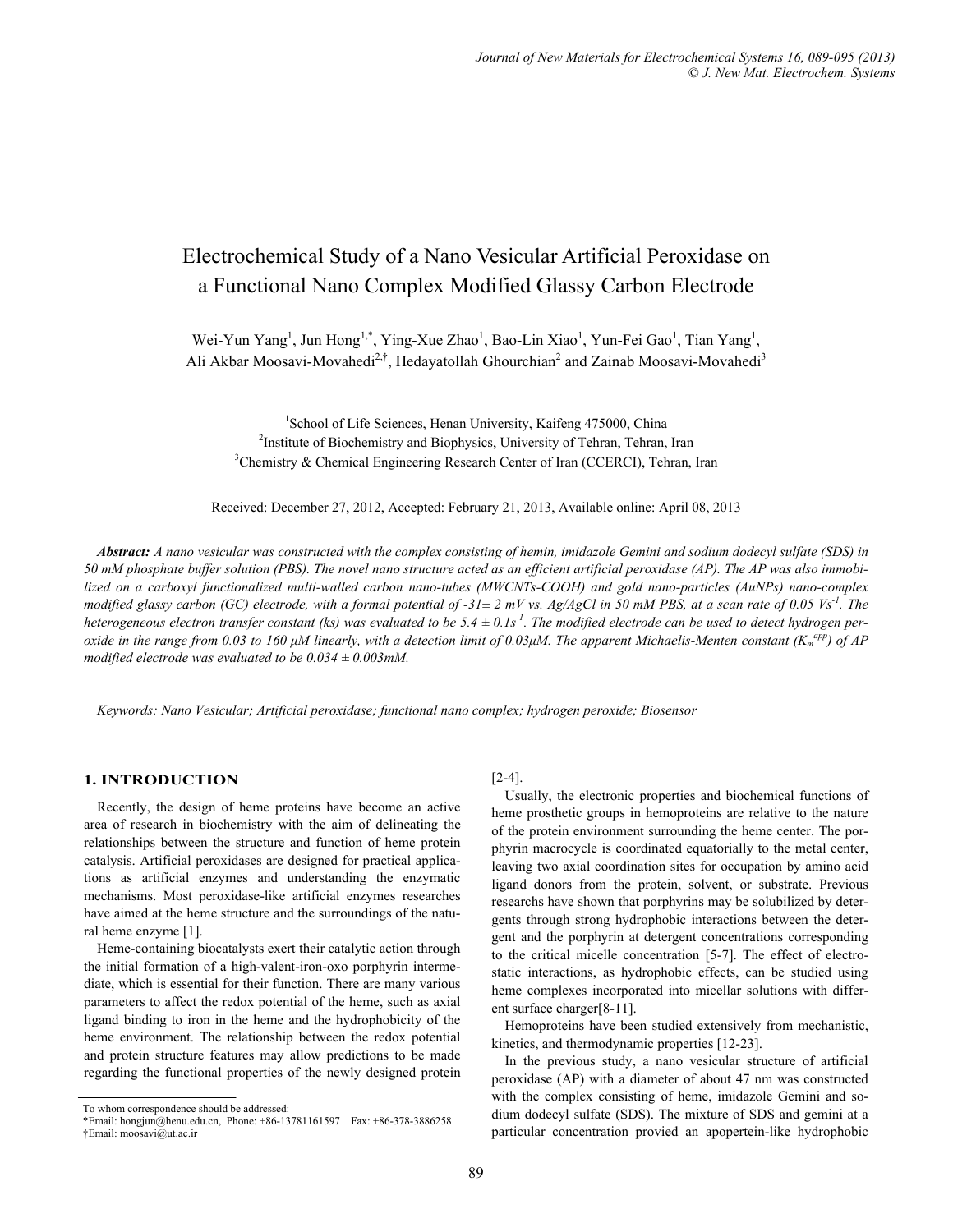pocket for the heme-imidazole moiet, which produced a peroxidase active site. The catalytic efficienty of the AP was 27% as efficient as the native horseradish peroxidase [20].

In this work, this AP was constructed and immobilized on a nano complex modified glassy carbon (GC) electrode. Electrochemical and electro-catalytic properties of the AP on thus prepared GC electrode were investigated. The AP modified GC electrode could be used as a biosensor (without any protein) for detection of  $H_2O_2$ with good sensitivity and stability.

## **2. EXPERIMENTAL**

## **2.1. Reagents**

Bovine hemin, Iminidazole, L-cysteine (Cys), Nafion (NF, 5% in ethanol), HAuCl<sub>4</sub>, sodium citrate and sodium dodecyl sulfate (SDS) were obtained from Sigma (Saint Louis, MO, USA), and used without further purification. Gemini (12-2-12, 2Br-) was synthesized and purified according to the literature [24]. Multi-walled carbon nano-tubes (MWCNTs) were purchased from Shenzhen Nanotech Port Ltd. Co. (China). Hydrogen peroxide, sodium dihydrogen phosphate  $(NaH_2PO_4)$  and disodium hydrogen phosphate (Na2HPO4) were obtained from Shanghai Chemicals Company, China. All solutions were prepared in double-distilled deionized water. Hydrogen peroxide stock solutions were prepared by appropriate dilutions of 30% (v/v)  $H_2O_2$  in de-ionized water. All other chemicals were of analytical grade and used without further purification.

#### **2.2. Apparatus and measurements**

Electrochemical studies were carried out in a conventional threeelectrode cell powered by an electrochemical system comprising of CHI650C (CHI Instrument, USA). An KCl-saturated Ag/AgCl, a Pt wire and a glassy carbon (GC) electrode of 3 mm diameter (CH Instrument, USA) were used as the reference, counter and working electrodes, respectively. The electrochemical measurements were carried out in  $N_2$ -saturated 0.05 M sodium phosphate buffer solution (PBS, pH 7.0) at  $25 \pm 1$ °C. Electron macrograph images of samples were obtained using a TEM (JEM-1400, JEOL, Japan) operating at 80 kV. UV-Vis absorption spectra of the AuNPs was obtained on a TU-1901 spectrophotometer (Beijing Purkinje General Instrument Company, China), using a 1 cm path-length cell equipped with a thermostat holder and an external temperature controller (Shanghai Hengping Instrument Company, China) at 25  $\pm$  0.1<sup>o</sup>C.

#### **2.3. Preparation of gold nanoparticles (AuPNs)**

The preparation of AuPNs was similar to literature [25-27]. Briefly, 0.02 M sodium citrate solution was dropped quickly into the hot  $HAuCl<sub>4</sub>$  (0.01%) solution, while it was vigorously agitated. It could be seen that at first, the solution color was changed from light yellow to grey, it was then changed to black and gradually to wine red color. When the color did not change anymore, the heating process was stopped and the solution mixture was continuously agitated until it cooled down to room temperature. The prepared AuNPs were stored at  $4^{\circ}$ C in dark place.

# **2.4. Carboxylic acid-functionalized MWCNTs (MWCNTs-COOH) preparation**

MWCNTs were functionalized according to a previously re-





Figure 1. TEM image (A) and UV-vis spectra (B)of AuNPs.

ported method [28-31]. Briefly, MWCNTs were incubated with a mixture of concentrated  $H_2SO_4$  and  $HNO_3$  (v/v=1/3) under an ultrasonic bath for 4 h at 80°C. The pH value of the solution was then adjusted to 7.0 using NaOH. The MWCNTs-COOH were centrifuged and washed with water three times. The MWCNTs-COOH was then dried at room temperature and examined under transmission electron microscope (TEM).

#### **2.5. AP Preparation**

The typical nano vesicular AP was constructed self-assembly by embedding a 10μM heme complex inside the hydrophobic environment of mixed 90 mM SDS, 0.8 mM Gemini (12-2-12, 2Br-) supramolecules containing 3mM imidazole ligands in 50 mM PBS (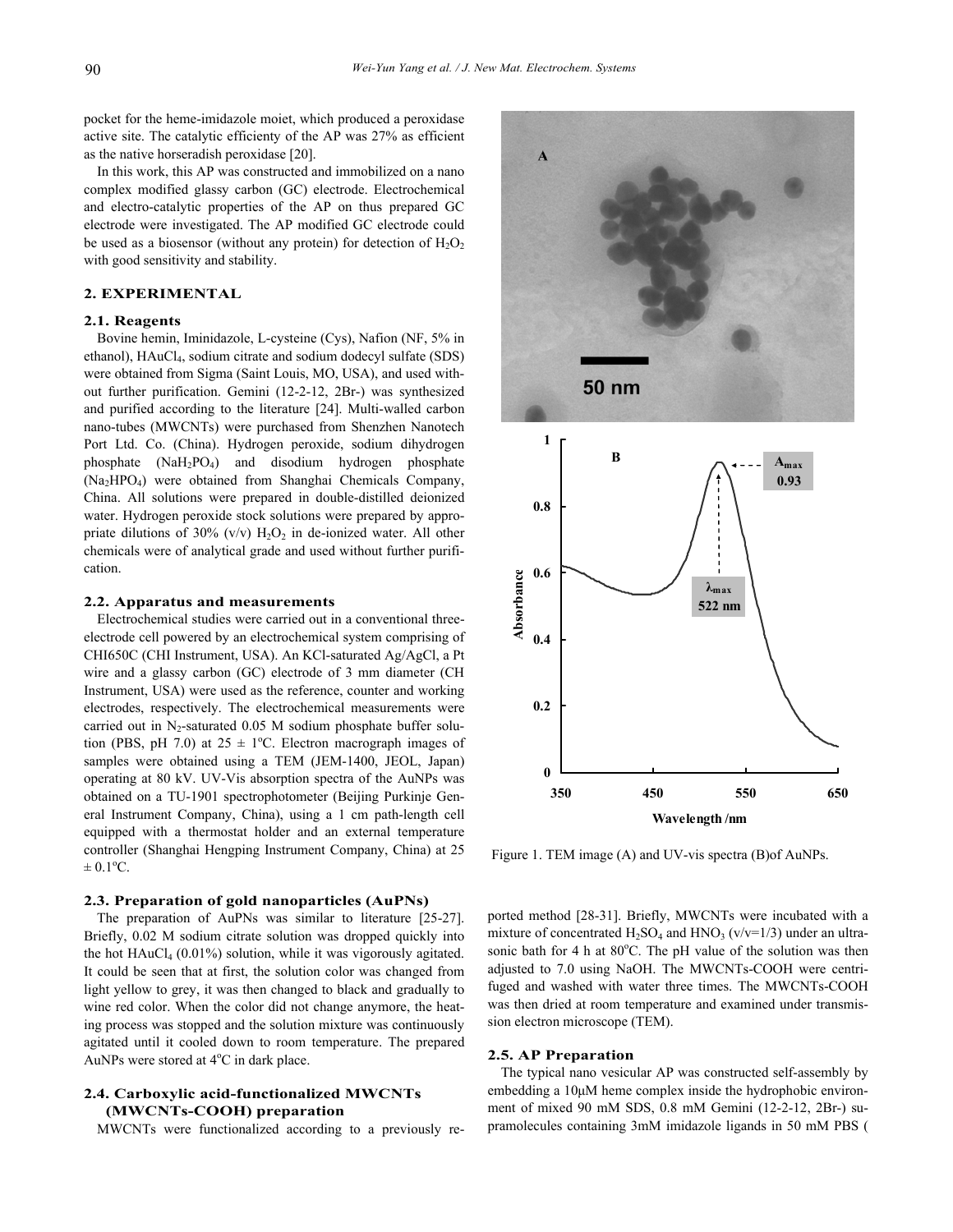pH 7.0)[20]. The mixture was vigorously agitated to form a homogeneous AP solution. And the TEM image of vesicular system has been described in the previous work [20] (not shown in this work). The diameter of the AP was also determined to be about 47 nm by performing dynamic light scattering measurements[20] (not shown in this work).

# **2.6. Preparation of AP modified glassy carbon electrode**

The preparation of the GC electrode was similar to that given in the previous articles [28-32]. Prior to coating, the GC electrode was mechanically polished twice with alumina (particle sizes 1, 0.3 and 0.05 μm, respectively) to a mirror finish. Then, it was treated electrochemically in 200 mM sulfuric acid, cycling between -1.0 and  $+0.5$  V vs. Ag/AgCl at a scan rate of 0.1 V/s for 10 min. And then, the electrode was placed in a 50 mM PBS (pH 7.0), and an anodic potential of 1.7 V vs. Ag/AgCl was applied for 5 min. Then the electrode was washed, and the AuPNs was electro-deposited in the range of 0 - 1.1 V vs. Ag/AgCl at a scan rate of 0.1V/s for 3 min. Then the electrode was dipped in 1mM Cys for 20 min. After washing with water, 3 μl MWCNTs-COOH (2mg/ml) was dropped onto the electrode surface, and then AP (3μl) was dropped on the electrode. After the electrode was dried, 3 μl NF was dropped onto the surface of the electrode to form a protective membrane.

## **3. RESULTS AND DISCUSSION**

#### **3.1. TEM imagine and UV-vis spectrum of AuNPs**

The AuNPs were characterized by TEM method, as shown in Figure 1A. The mean diameters of AuNPs could be evaluated to be 18 nm. In order to determine the accuracy of AuNPs mean size, the UV-Vis spectroscopy was also used. Figure 1B shows that the spectrum of prepared AuNPs had a maximum absorption at 522 nm. The average size of AuNPs was then calculated with high accuracy using the Equation (1) [32].

$$
d = \left(\frac{A \times 5.89 \times 10^{-6}}{c_{Au} \times \exp(C_1)}\right)^{1/C2}
$$
 (1)

Where, A is the maximum absorption (0.93) and  $c_{Au}$  the concentration of Au (0.254 mM here),  $C_1 = -4.75$ ,  $C_2 = 0.314$ , then the mean size of AuNPs (d) was determined to be 18.4 nm[30].

## **3.2. Redox behavior of AP immobilized on the functional nano complex modified GC electrode**

Figure 2 represents the cyclic voltammograms (CVs) of (a) bare GC electrode; (b) NF/MWCNTs-COOH/Cys-AuNPs/GC electrode and (c) NF/AP/MWCNTs-COOH/ Cys-AuNPs /GC electrode at a scan rate of 0.05 V/s. It could be seen that curve (c) shows a pair of well-defined redox wave with the cathodic and anodic peaks at - 109 and + 48 mV vs. Ag/AgCl, respectively, then the formal potential ( $E^{\circ}$ ) could be calculated to be - 31 $\pm$  2 mV vs. Ag/AgCl. In the meanwhile, no redox peaks could be seen in curve (a) and curve (b). Moreover, the electrochemical response of AP on bare GC electrode was very weak relative to that of AP on the functional nano complex modified GC electrode (data not shown).

#### **3.3. Electrochemical studies on AP**

CVs of NF/AP/MWCNTs-COOH/Cys-AuNPs /GC electrode in



Figure 2. The cyclic voltammograms (CVs) of different modified electrodes: (a) Bare GC electrode, (b) NF/MWCNTs-COOH/Cys-AuNPs/GC electrode, and (c) NF/AP/MWCNTs-COOH/Cys-AuNPs/GC electrode. The experiments were carried out in 0.05 M PBS (pH7.0) at a scan rate of  $0.05 \text{ Vs}^{-1}$ .

50 mM PBS at various sweep rates were shown in Figure 3A. The peak currents increased with increasing the sweep rate (ν) and were linearly proportional to v in the range of  $0.02-2.0$  Vs<sup>-1</sup> (Figure 3B). The linear regression equations for cathodic and anodic peaks are: I<sub>pc</sub>/μA=241.47ν/(μAVs<sup>-1</sup>)+17.403/μA and I<sub>pa</sub>/μA=-237ν/(μAVs<sup>-1</sup>) −10.634/μA, respectively. The cyclic voltammograms remained essentially unchanged on consecutive potential cycling, indicating that AP is stably confined on the nano complex modified GC electrode [33,34].

Figure 3C shows the relationship between the peak potential  $(E_p)$ vs. Ag/AgCl/V) and the natural logarithm of scan rate  $\left(\frac{Inv}{Vs^{-1}}\right)$  for NF/AP/MWCNTs-COOH/ Cys-AuNPs/GC electrode in 50mM PBS (pH 7.0). In the range from  $0.3$  to  $2.0 \text{ Vs}^{-1}$ , the cathodic peak potential ( $E_{pc}$  vs. Ag/AgCl /V) changed linearly versus  $ln(v /Vs^{-1})$ with a linear regression equation of E<sub>pc</sub> /V = -0.1927 ln(v/Vs<sup>-</sup> <sup>1</sup>)−0.4445 /V. According to Laviron's Equation (2) [35]:

$$
E_p = E^{\circ} + \frac{RT}{\alpha nF} - \frac{RT}{\alpha nF} \ln \nu \tag{2}
$$

Where  $\alpha$  is the cathodic electron transfer coefficient, n the number of electron, R, F and T are gas, Faraday constant and temperature, respectively (R = 8.314 J mol<sup>-1</sup> K<sup>-1</sup>, F = 96493 C/mol, T = 298 K). Then αn is calculated to be 0.31. From the general[36], it could be concluded that  $n = 1$  and  $\alpha = 0.31$ . So, the redox reaction between AP and GC electrode through the nano complex is a single electron transfer process.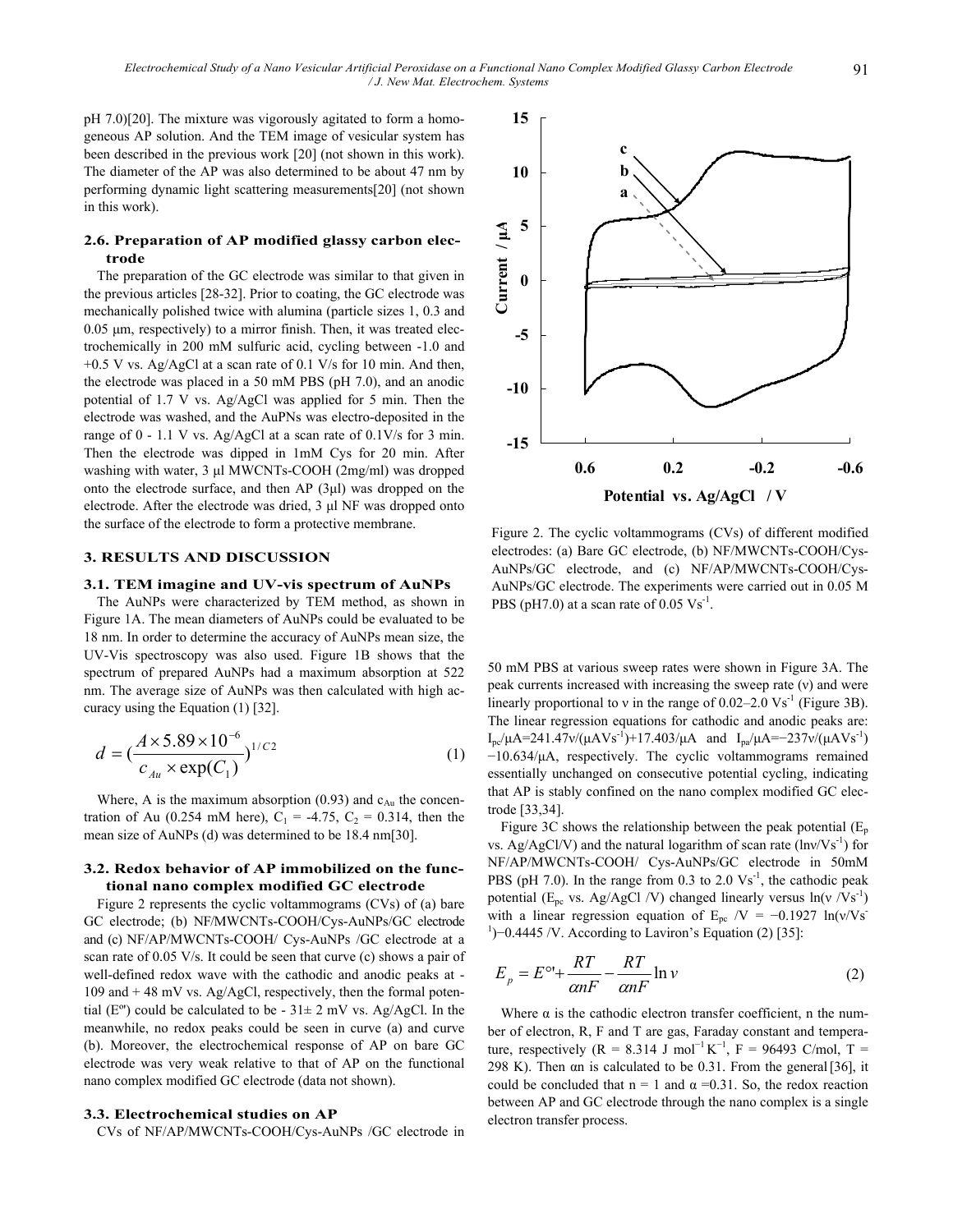

Figure 3. (A) CVs of NF/AP/MWCNTs-COOH/Cys-AuNPs/GC electrode in 0.05 M PBS (pH 7.0) at various scan rates. (B) The relationship between the peak current  $(I_p/\mu A)$  and scan rate  $(v/Vs^-)$ <sup>1</sup>). (C) The relationship between the peak potential ( $E_p$  vs. Ag/AgCl /V) and the natural logarithm of scan rate  $\text{ln}v/\text{Vs}^{-1}$ .



Figure 4. (A) CVs of NF/AP/MWCNTs-COOH/Cys-AuNPs/GC electrode in 0.05M PBS at different pH values (from left to right): 5.0, 6.0, 7.0, 8.0, 9.0 and 10, respectively. (B) The relationship between formal potential  $(E^{\circ}/V)$  and pH values.

The value of apparent heterogeneous electron transfer rate constant  $k_s$  could be calculated using the following equation based on Laviron's Equation (3) [37].

$$
\ln k_s = \alpha \ln(1-\alpha) + (1-\alpha)\ln \alpha - \ln\left(\frac{RT}{nFv}\right) - \alpha(1-\alpha)\frac{nF\Delta E_p}{RT} \quad (3)
$$

Then the  $k_s$  was calculated to be 5.4 $\pm$ 0.1 s<sup>-1</sup>.

The average surface concentration (Γ) of electro-active (heme group) of AP on the surface of GC electrode could be estimated based on the slope of  $I_p/\mu A$  vs.v/Vs<sup>-1</sup> in the Equation (4) [28-31].

$$
I_p = \frac{n^2 F^2 \nu A \Gamma}{4RT} \tag{4}
$$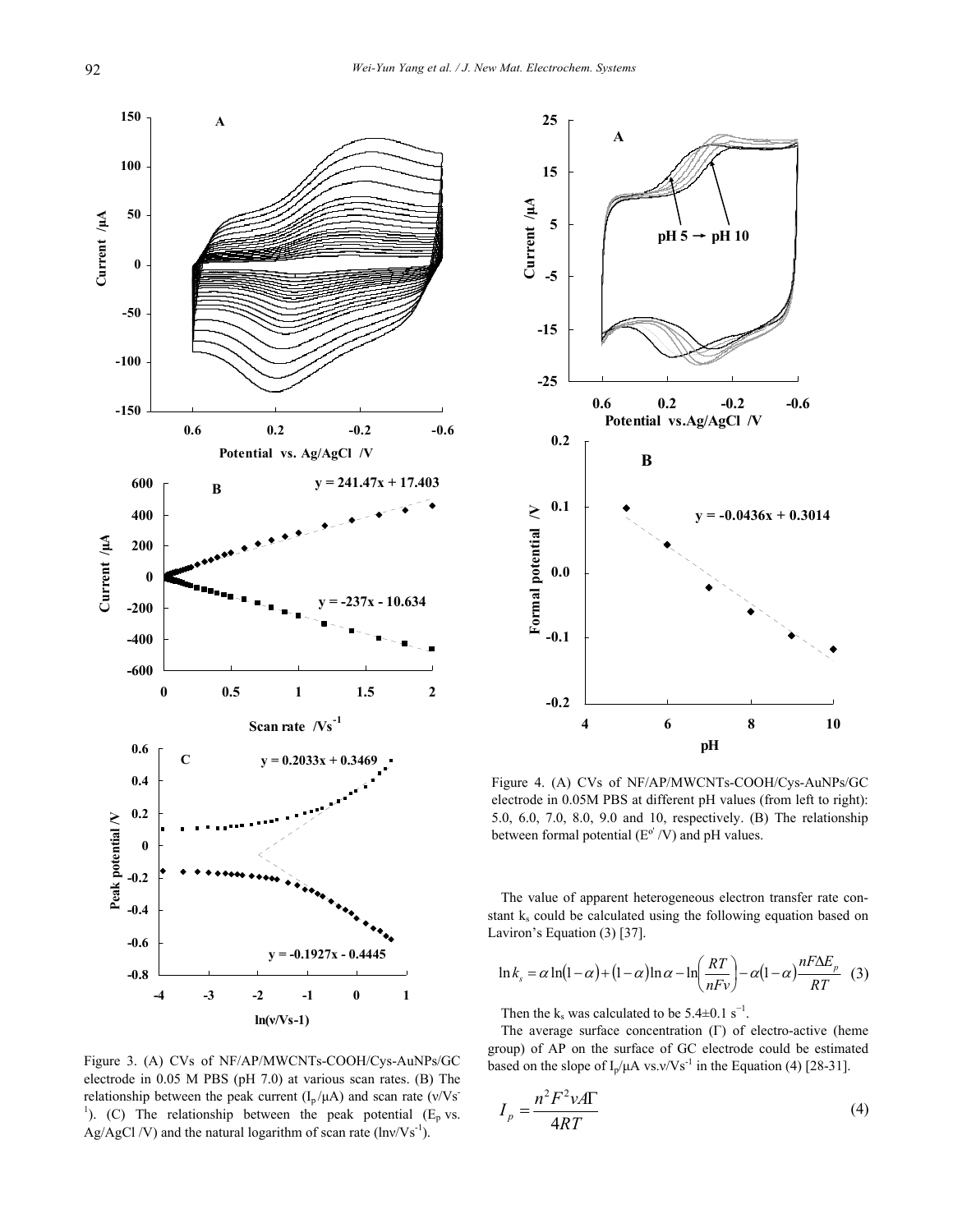*Electrochemical Study of a Nano Vesicular Artificial Peroxidase on a Functional Nano Complex Modified Glassy Carbon Electrode* 93 */ J. New Mat. Electrochem. Systems* 



Figure 5. (A) LSVs of NF/AP/MWCNTs-COOH/ Cys-AuNPs /GC electrode in the absence or presence of different concentrations of  $H_2O_2$ (from lower to upper): 20, 40, 60, 80, 100, 120, 140 and 160  $\mu$ M, respectively. (B) The relationship between the peak current (I<sub>p</sub>) and the concentration of H2O2 (with the typical linear range from 20 to 160μM). (C) Lineweaver-Burk plot of AP. And (D) Detection limit for the NF/AP/MWCNTs-COOH/ Cys-AuNPs modified GC electrode. The detection limit was determined from the cross point of the lines fitted to the linear segments of the peak current versus the concentration of  $H_2O_2([H_2O_2])$ .

Where  $I_p$  is the reduction peak current and A is the electrode surface area. Here,  $v = 0.05$  V/s, I<sub>p</sub> =1.19×10<sup>-5</sup> A, n=1, A = 7.06×10<sup>-2</sup> cm<sup>2</sup>, F = 96493 C/mol, R = 8.314 J mol<sup>-1</sup> K<sup>-1</sup> and T = 298 K, then the value of  $\Gamma$  can be calculated to be 3.59×10<sup>-9</sup> mol

cm<sup>−</sup><sup>2</sup> , which is about 46502-times of the theoretical monolayer coverage of  $7.72\times10^{-9}$  mol cm<sup>-2</sup> (when the diameter of AP was supposed to be 47 nm [20]). This result suggests that nano complex modified on GC electrode helps to confine AP on the electrode.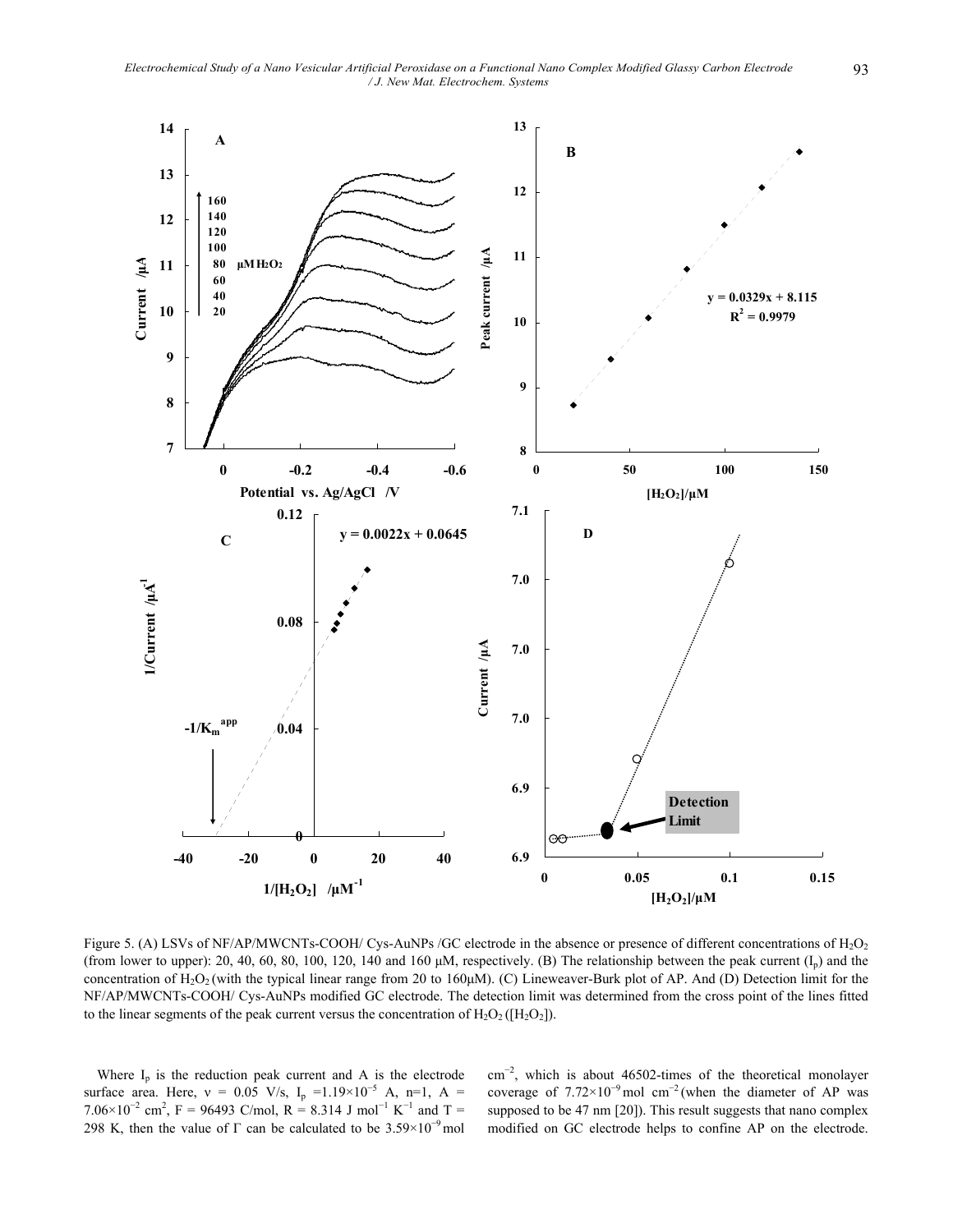Moreover, the thickness of NF membrane may also affect the electron transfer process [38-40].

## **3.4. Effect of pH on the formal potential of the modified GC electrode**

Figure 4A represents the CVs of the modified electrode in 50 mM PBS at various pH values. An increase in pH of solution from 5.0 to 10.0 led to a negative shift in both reduction and oxidation peak potentials. Figure 4B shows that the formal potential of the electrode is pH dependent. These results indicated that the slope was 43.6 mV/pH over a pH range from 5.0 to 10.0. This value was less than the ideal Nernst's value of 59.2 mV/pH for one-electron, one-proton process [28-31]. The result might due to the acidic micro-environment provided by NF.

#### **3.5. Biocatalytic activity of the biosensor to**  $H_2O_2$

Figure 5A shows the linear sweep voltammograms (LSVs) of NF/AP/ MWCNTs-COOH/Cys-AuNPs /GC electrode in the presence of  $H_2O_2$  (20, 40, 60, 80, 100, 120, 140, 160  $\mu$ M) at a scan rate of  $0.05 \text{ Vs}^{-1}$ . The cathodic peak current increased with increased concentration of  $H_2O_2$ . Figure 5B represents the relationship between the peak current  $(I_p)$  and the concentration of  $H_2O_2$ , with the typical linear range from 20 to 160μM.

The apparent Michaelis–Menten constant  $(K<sub>m</sub><sup>app</sup>)$  is a reflection between of both the enzyme affinity and the ratio of microscopic kinetic constants. This value can be obtained from the electrochemical version of the Linewearver–Burk Equation (5) [41,42].

$$
\frac{1}{I_{ss}} = \frac{1}{I_{\text{max}}} + \frac{K_m^{app}}{I_{\text{max}}c}
$$
(5)

Where  $I_{ss}$  is the steady-state current after the addition of  $H_2O_2$ , *c* the  $H_2O_2$  concentration in the bulk solution and  $I_{\text{max}}$  is the maximum current measured under saturated substrate conditions. A low  $K_m^{app}$  value indicates a strong substrate binding and exhibits a higher affinity of  $H_2O_2$ . Figure 5C shows the Lineweaver-Burk plot for the modified electrode in the presence of different concentrations of H<sub>2</sub>O<sub>2</sub>. Then the K<sub>m</sub><sup>app</sup> was calculated to be  $0.034 \pm 0.003$ mM. This value was lower than those reported for HRP immobilized on the modified electrodes of chitosan/sol-gel/GC(6.51 mM) [43], ZrPNsfilm (0.1mM) [44], gelatin–OMIMPF<sub>6</sub> modified gold electrode(0.0684mM) [45] and the value reported for the HRP/Au colloid/cysteamine modified electrode (2.3mM) [46]. This value was also much lower than the  $K_m$  value of the HPR-modified electrode (5.5mM) [47]. This is an evidence for the higher sensitivity of modified electrode toward  $H_2O_2$ . The lower  $K_m^{app}$  value indicates a strong substrate binding and exhibits a higher affinity of  $H_2O_2$  for the AP. Furthermore, it should be pointed out that for an AP without any protein, its electro-catalytic properties to  $H_2O_2$  was good.

To determine the detection limit (minimum concentration of  $H<sub>2</sub>O<sub>2</sub>$  that could be detected by this method), the steady cathodic peak current (Is) of each addition was measured, while the final concentration of  $H_2O_2$  ( $[H_2O_2]$ ) (from 0.03 μM to 160 μM) was increased gradually. The detection limit was determined to be 0.03 μM from the cross point of lines fitted to the linear segments in the plot of I vs.  $[H_2O_2]$  (Figure 5D) [48, 49].

#### **3.6. Stability of the biosensor**

Long-term stability is an important parameter for biosensors. The operational stability of the modified electrode was controlled by cyclic voltammetric method. The cathodic peak current and the peak potential was reduced by less than 3% after 50 cycles at a scan rate of 0.05 V/s. The same method was also used to evaluate the storage stability. Almost no change was observed in the CVs after two weeks of electrode storage in PBS at 4°C (Data not shown).

# **3.7. Electrochemical studies of the components of AP on the functional nano complex modified GC electrode**

To understand the catalytical factor of the each component of AP, the hemin, imidazole Gemini or SDS was modified on the functional nano complex and studied, respectively. The electrochemical parameters for the each component of AP on the functional nano complex modified GC electrode were obtained similarly as the sections of 3.2 and 3.5 of this paper, and are shown in the Table 1. The results here suggested: 1 The SDS and Gemini might be important for the structure of AP. 2. The heme and imidazole might be important for the catalytical function of AP. 3. Both structure and function of AP make it an efficient artificial peroxidase to catalyze the  $H_2O_2$ .

#### **4. CONCLUSIONS**

A vesicular nano structure artificial peroxidase was constructed and immobilized on a functional nano complex modified GC electrode. Thus prepared AP modified electrode could be used as a biosensor for determination of  $H_2O_2$  with high sensitivity, longterm stability and low detection limit. Moreover, the electrochemical method may be used to analysis the structure and function of AP. The components studies of AP suggested that the SDS and Gemini might be important for the structure of AP, while the heme and imidazole might be important for the catalytical function of AP.

Table 1. Electrochemical parameters of the component of AP on the functional nano complex modified GC electrodes

| Component                           |                   |                 |                |                  |                |
|-------------------------------------|-------------------|-----------------|----------------|------------------|----------------|
| Formal potential vs. Ag / AgCl / mV | $-31\pm2$         | $2 + 2$         | $-50\pm2$      | 19 <sub>±2</sub> | $31\pm2$       |
| $K_m^{app}/mM$                      | $0.034 \pm 0.003$ | $6.62 \pm 0.08$ | $16.8 \pm 0.5$ | $29.8 \pm 0.5$   | $30.8 \pm 0.5$ |

a: NF/AP/MWCNTs-COOH/Cys-AuNPs/GC; b: NF/heme/MWCNTs-COOH/Cys-AuNPs/GC; c: NF/SDS/MWCNTs-COOH/Cys-AuNPs/GC; d: NF/Gemini/MWCNTs-COOH/ Cys-AuNPs/GC; e: NF/iminidazole/MWCNTs-COOH/Cys-AuNPs/GC

The experiments were carried out in 50 mM PBS (pH 7.0) at a scan rate of 0.05  $\mathrm{Vs}^{-1}$ .